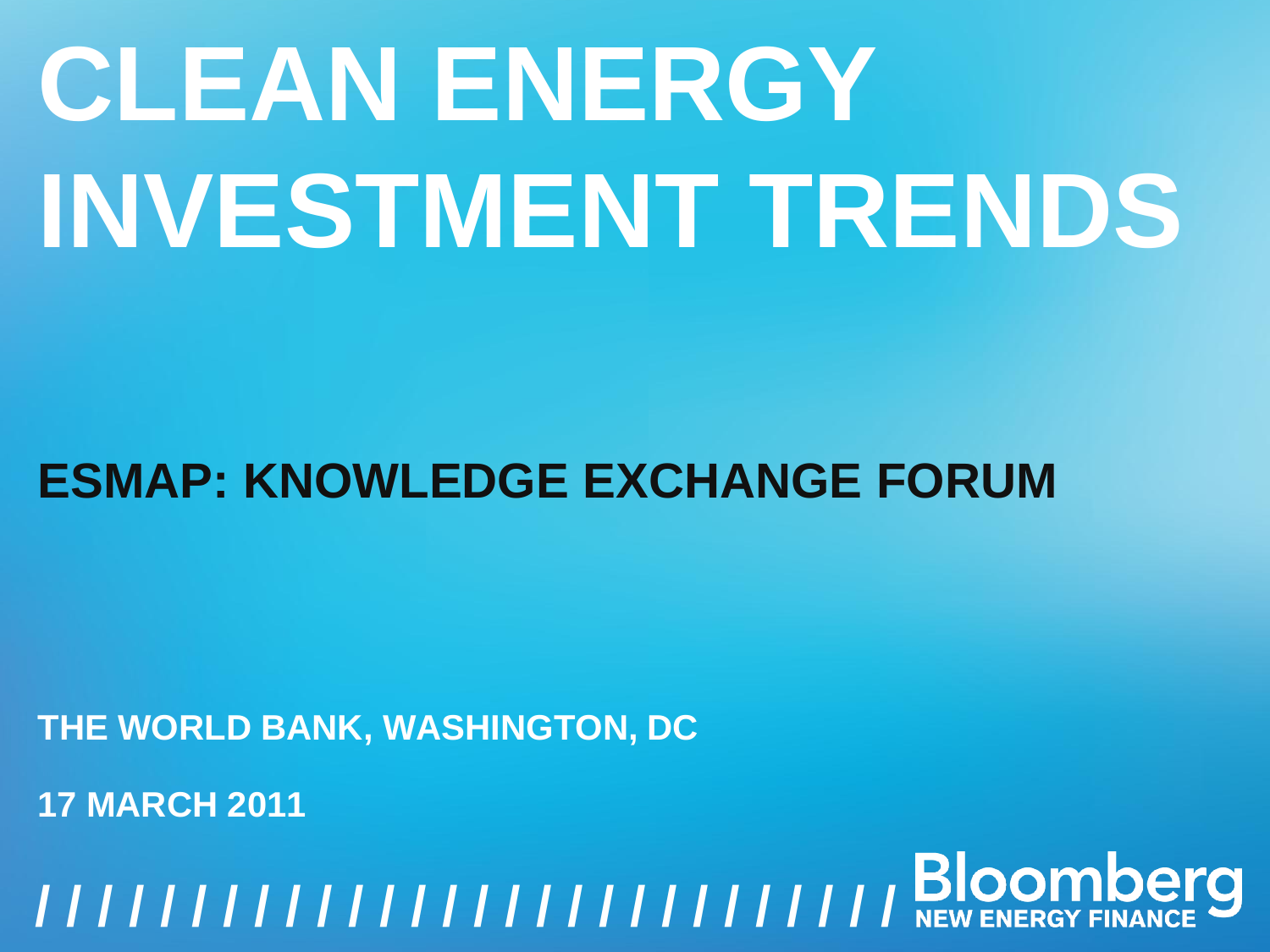## **COPYRIGHT AND DISCLAIMER**

This publication is the copyright of Bloomberg New Energy Finance. No portion of this document may be photocopied, reproduced, scanned into an electronic system or transmitted, forwarded or distributed in any way without prior consent of Bloomberg New Energy Finance.

The information contained in this publication is derived from carefully selected public sources we believe are reasonable. We do not guarantee its accuracy or completeness and nothing in this document shall be construed to be a representation of such a guarantee. Any opinions expressed reflect the current judgment of the author of the relevant article or features, and does not necessarily reflect the opinion of Bloomberg New Energy Finance. The opinions presented are subject to change without notice. Bloomberg New Energy Finance accepts no responsibility for any liability arising from use of this document or its contents. Bloomberg New Energy Finance does not consider itself to undertake Regulated Activities as defined in Section 22 of the Financial Services and Markets Act 2000 and is not registered with the Financial Services Authority of the UK.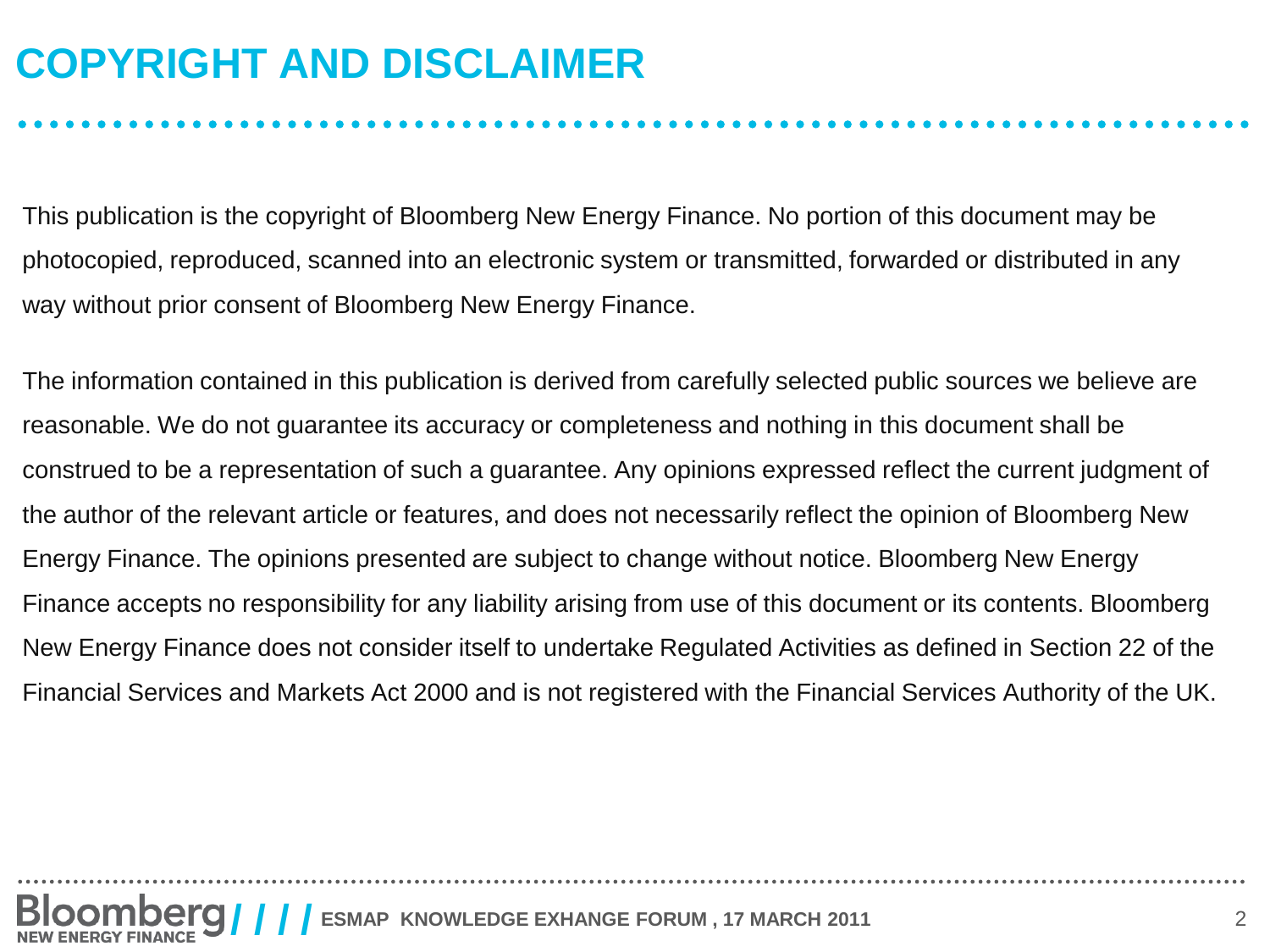## **ABOUT BLOOMBERG NEW ENERGY FINANCE**

#### **180 staff in 11 offices worldwide**

**Objective:** serve clients with the best intelligence on finance, technology and policy developments in clean energy, energy efficiency and carbon markets

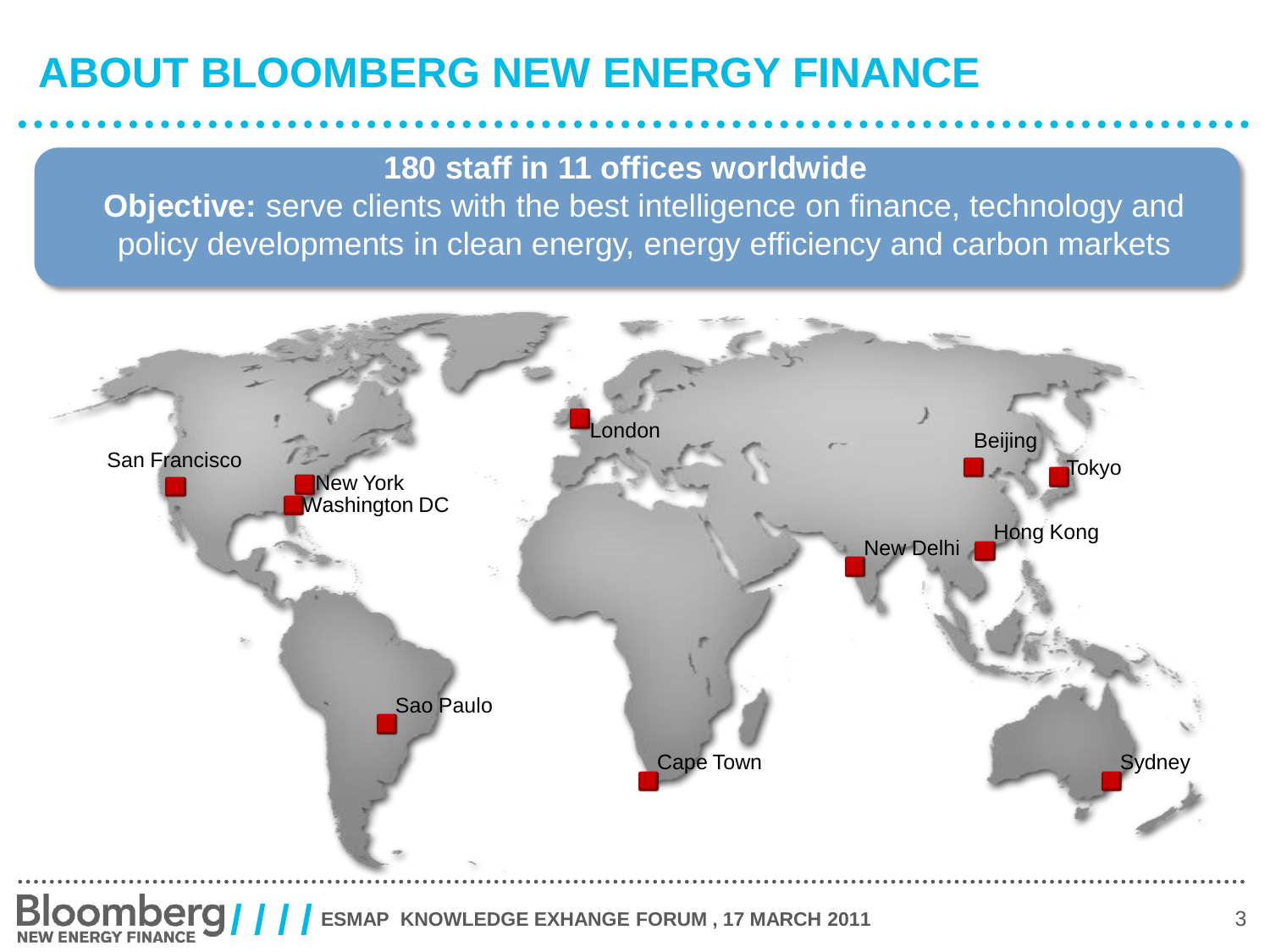## **AGENDA**



Thoughts on policy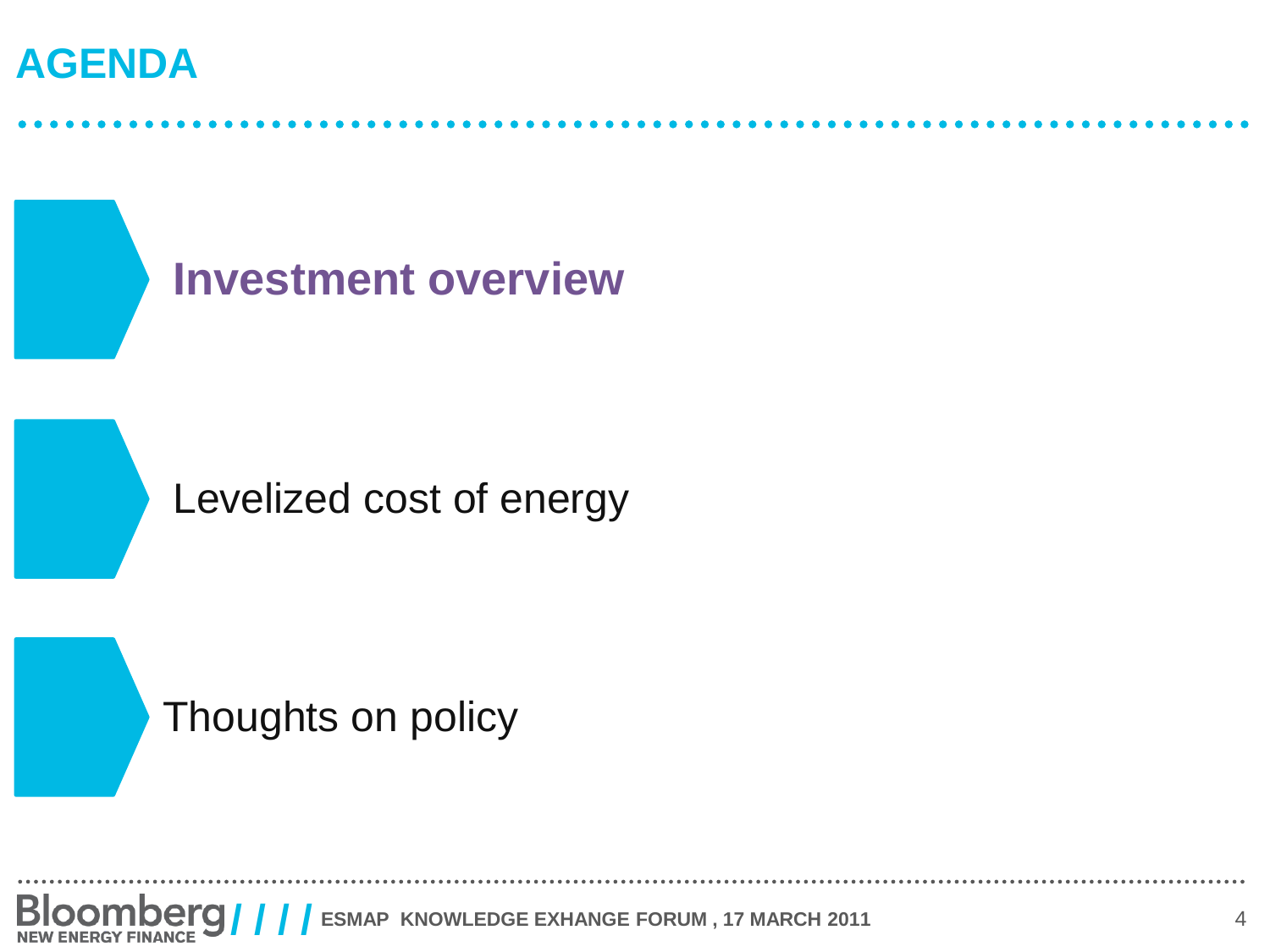## **GLOBAL TOTAL NEW INVESTMENT IN CLEAN ENERGY, 2004-10 (\$BN)**



Note: Includes corporate and government R&D, and small distributed capacity. Adjusted

for re-invested equity. Does not include proceeds from acquisition transactions

Source: Bloomberg New Energy Finance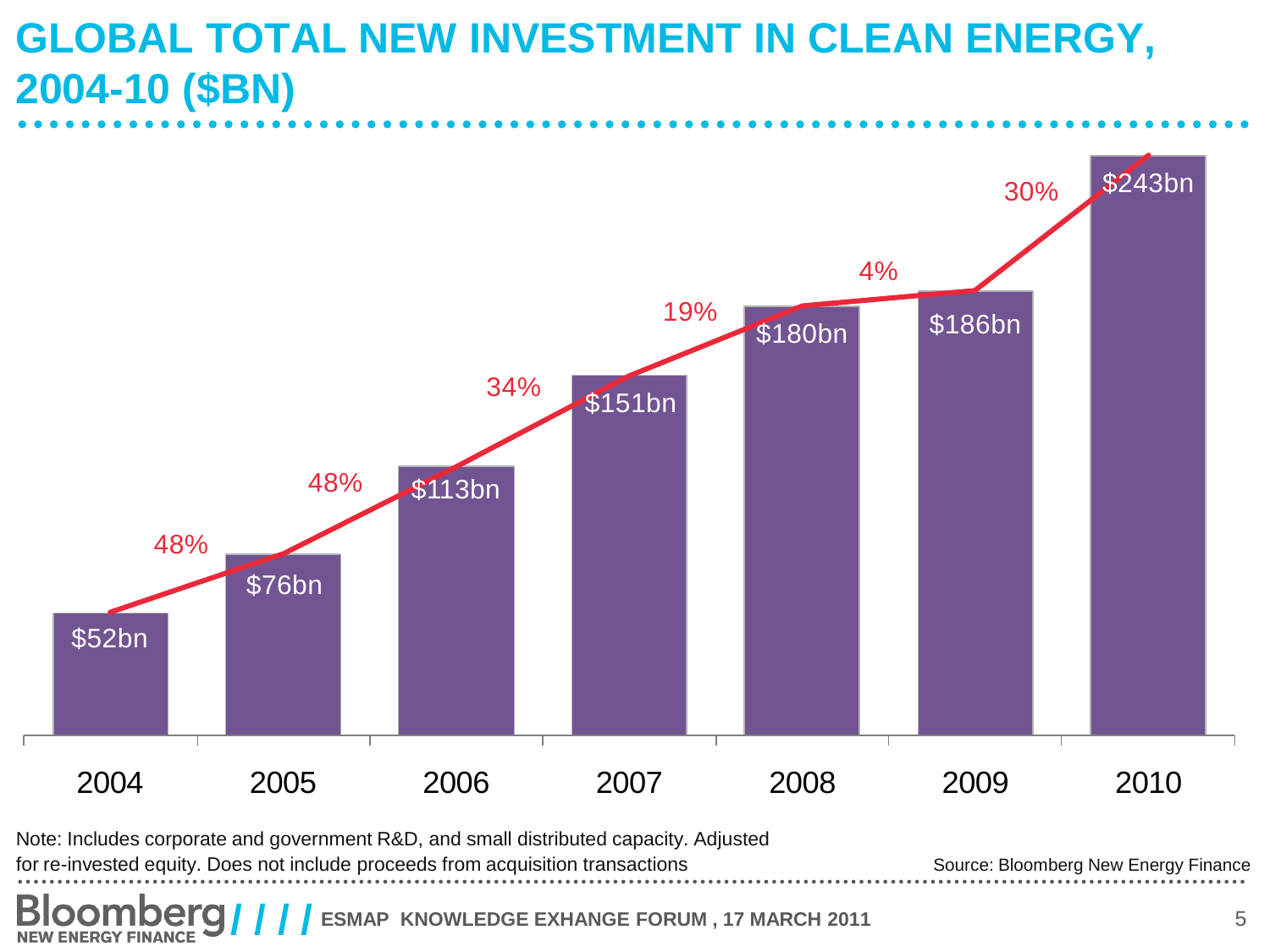## **NEX CLEAN ENERGY INDEX, 2003-10**

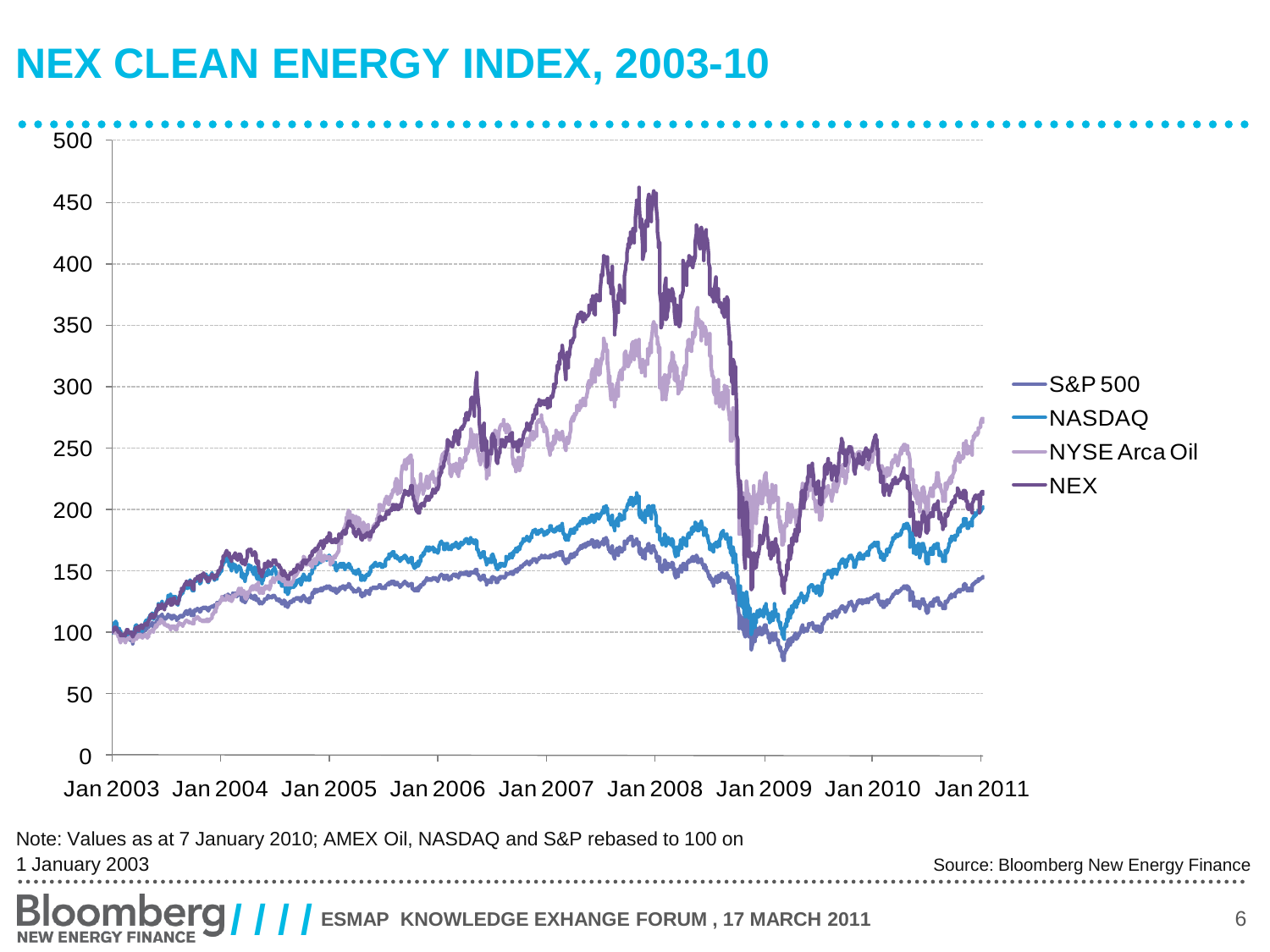## **TOTAL FINANCIAL AND SMALL SCALE PROJECT CLEAN ENERGY INVESTMENT, 2010 \$BN**



Note: Includes Asset Finance, Venture Capital / Venture Capital, Public Markets, and

Small Scale Project Financings. Does not include public investment.

**ESMAP KNOWLEDGE EXHANGE FORUM , 17 MARCH 2011** *T* **NEW ENERGY FINANCE** 

Source: Bloomberg New Energy Finance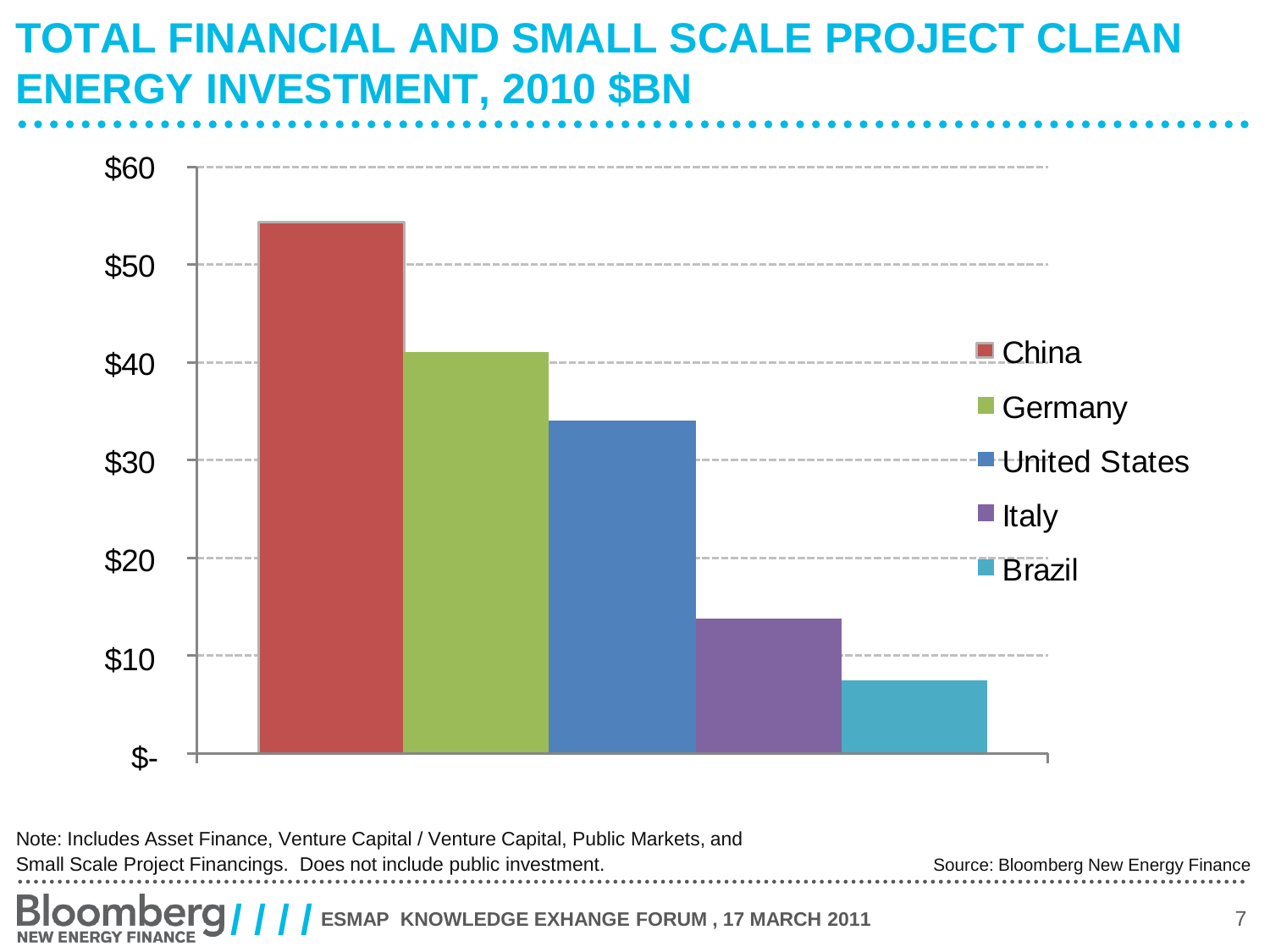## **CLEAN ENERGY, ENERGY EFFICIENCY AND CCS COMPONENTS OF NATIONAL ECONOMIC STIMULI, \$BN**



ESMAP KNOWLEDGE EXHANGE FORUM , 17 MARCH 2011 **8** 8 **NEW ENERGY FINANCE**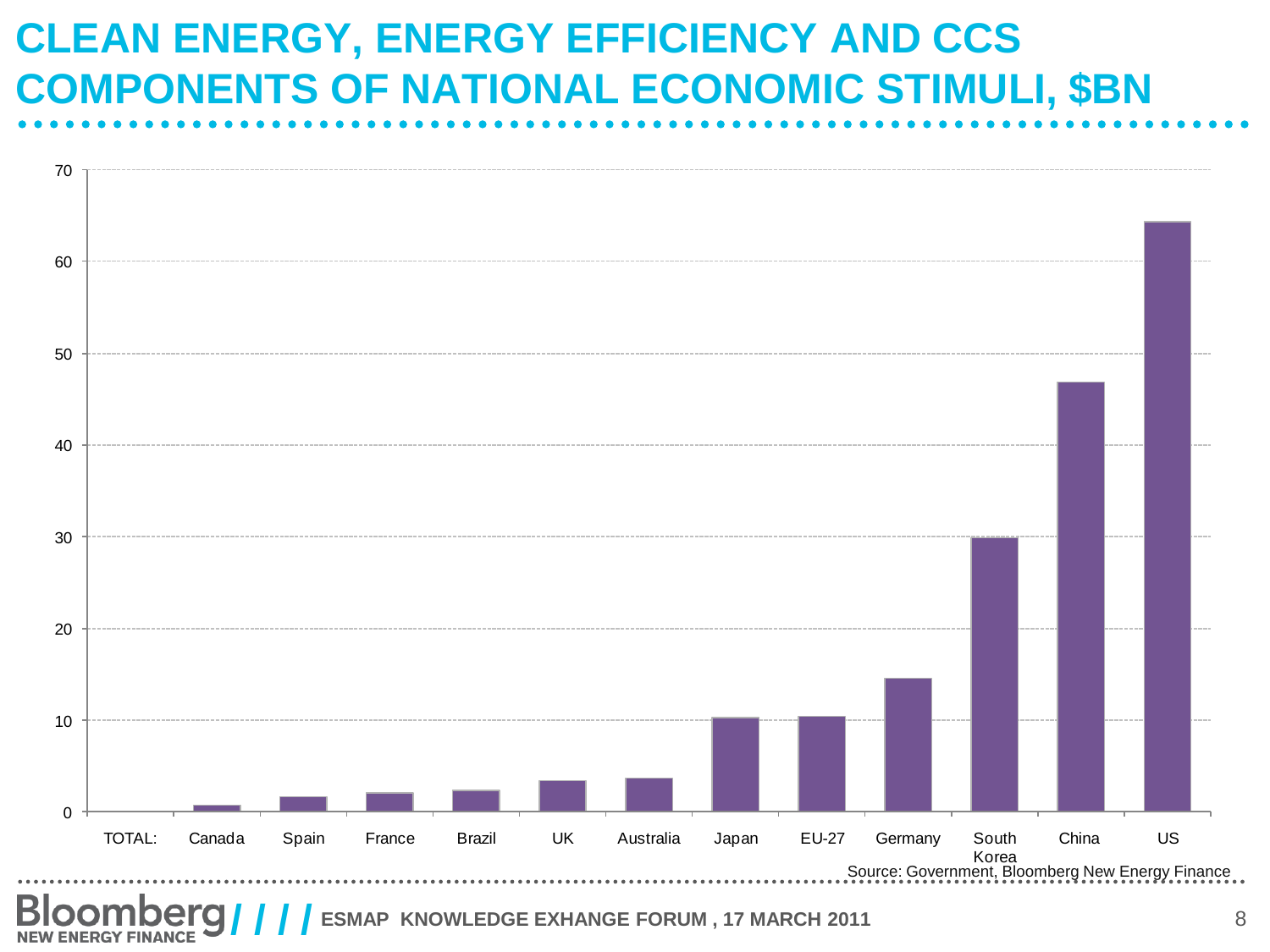## **WORLD BANK GROUP'S FINANCING FOR ENERGY SECTOR, FISCAL YEARS 2003-10, (\$M)**



**ESMAP KNOWLEDGE EXHANGE FORUM , 17 MARCH 2011** 9 **ENERGY FINANCE**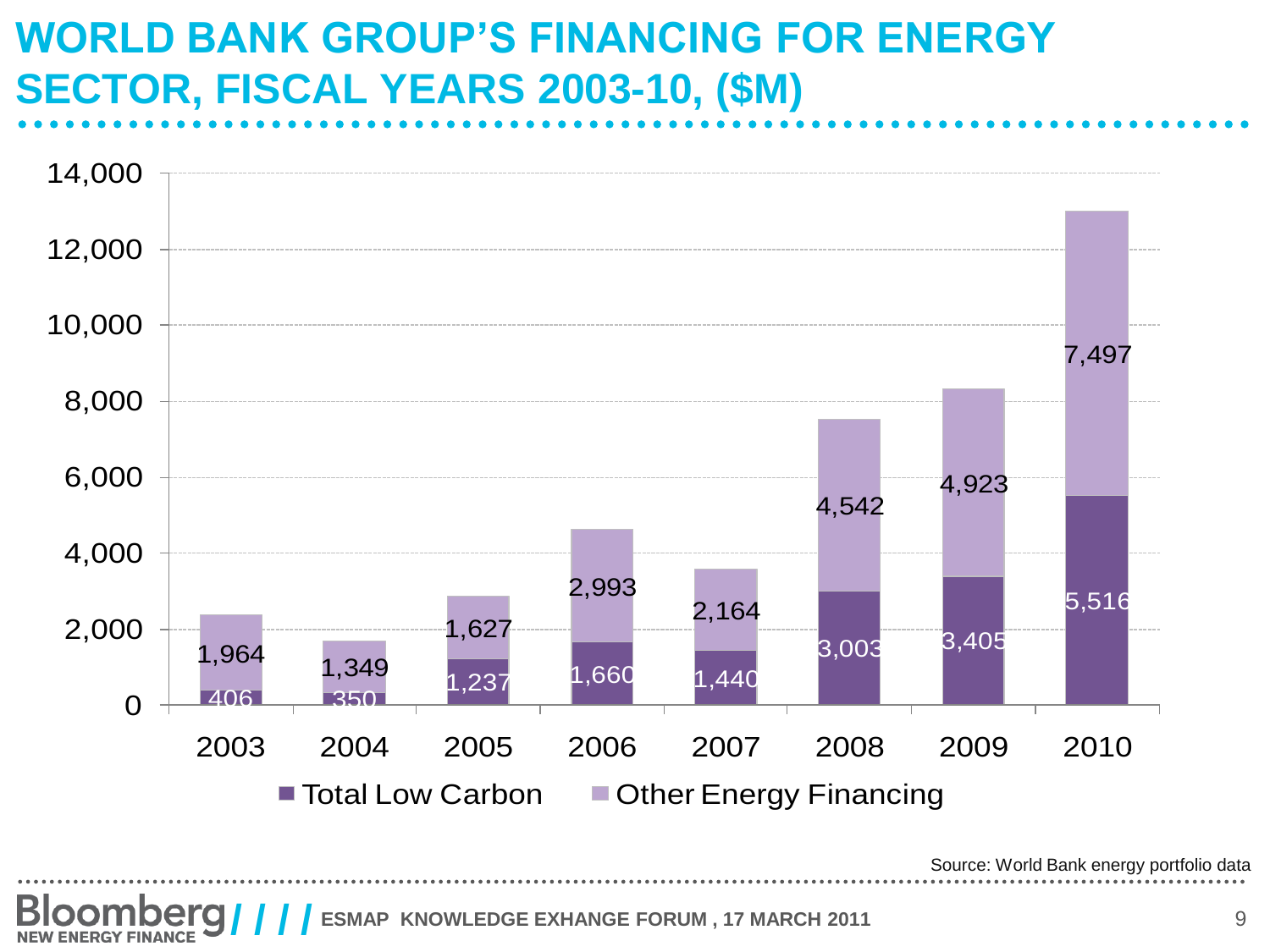## **AGENDA**



## **Levelized cost of energy**

### Final thoughts on policy

Bl **ETO / / / /** ESMAP KNOWLEDGE EXHANGE FORUM , 17 MARCH 2011 10 **ENERGY**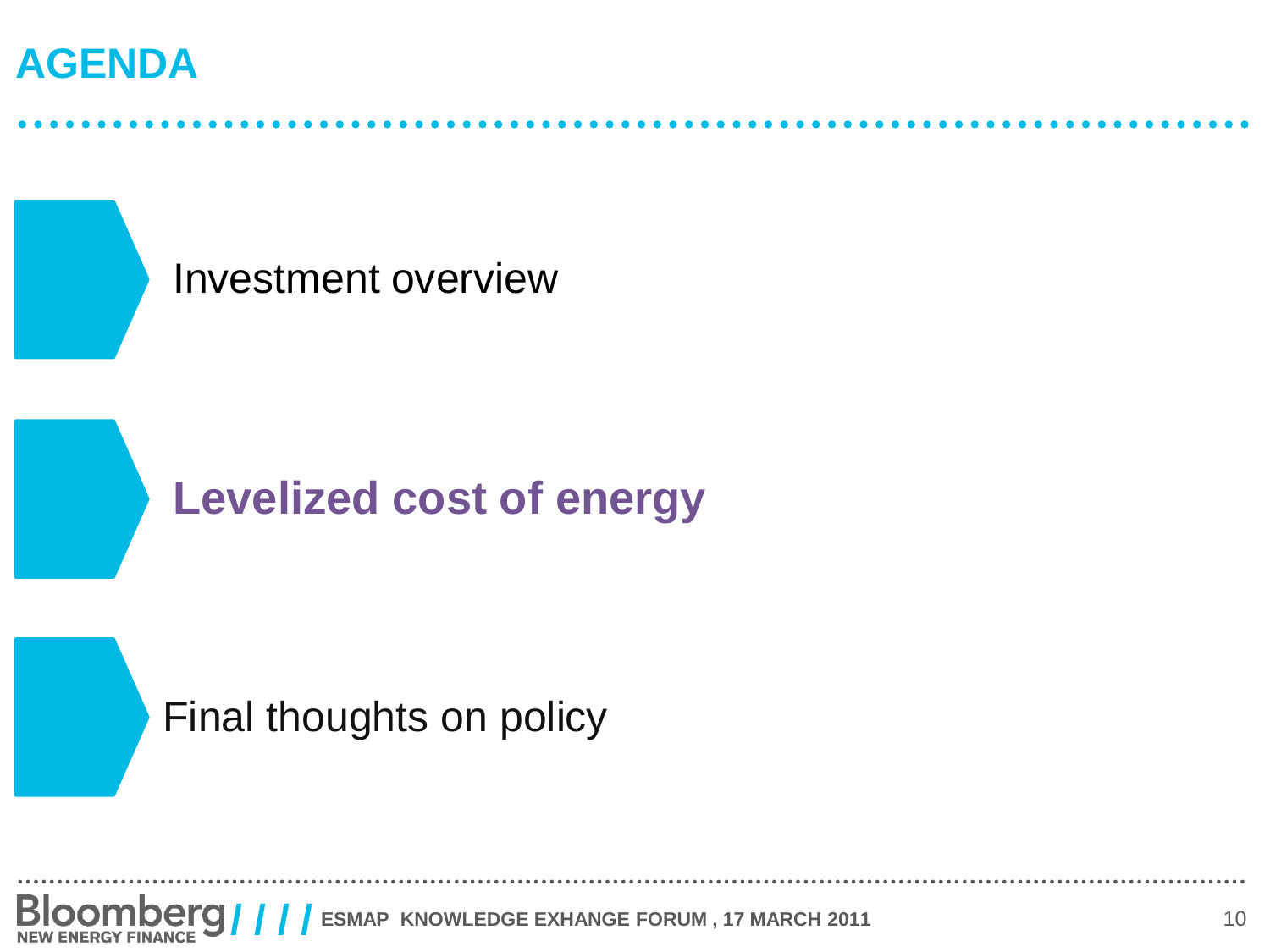## **LEVELISED COST OF ENERGY Q3 2010: \$/MWH**

**<sup>0</sup> 5 0 <sup>100</sup> <sup>150</sup> <sup>200</sup> <sup>250</sup> <sup>300</sup> <sup>350</sup> <sup>400</sup> Coal Fired Natural Gas CCGT Geothermal - Flash Plant Geothermal - Binary Plant Municipal Solid Waste Landfill Gas Wind - Onshore Biomass - Incineration Biomass - Gasification Biomass - Anaerobic Digestion Wind - Offshore STEG - Parabolic Trough STEG - Parabolic Trough + … PV - c-Si Tracking PV - Thin Film PV - c-Si Marine - Tidal Marine - Wave**  ■LCOE ■ Carbon: BNEF EU-ETS △ Central Scenario

Source: Bloomberg New Energy Finance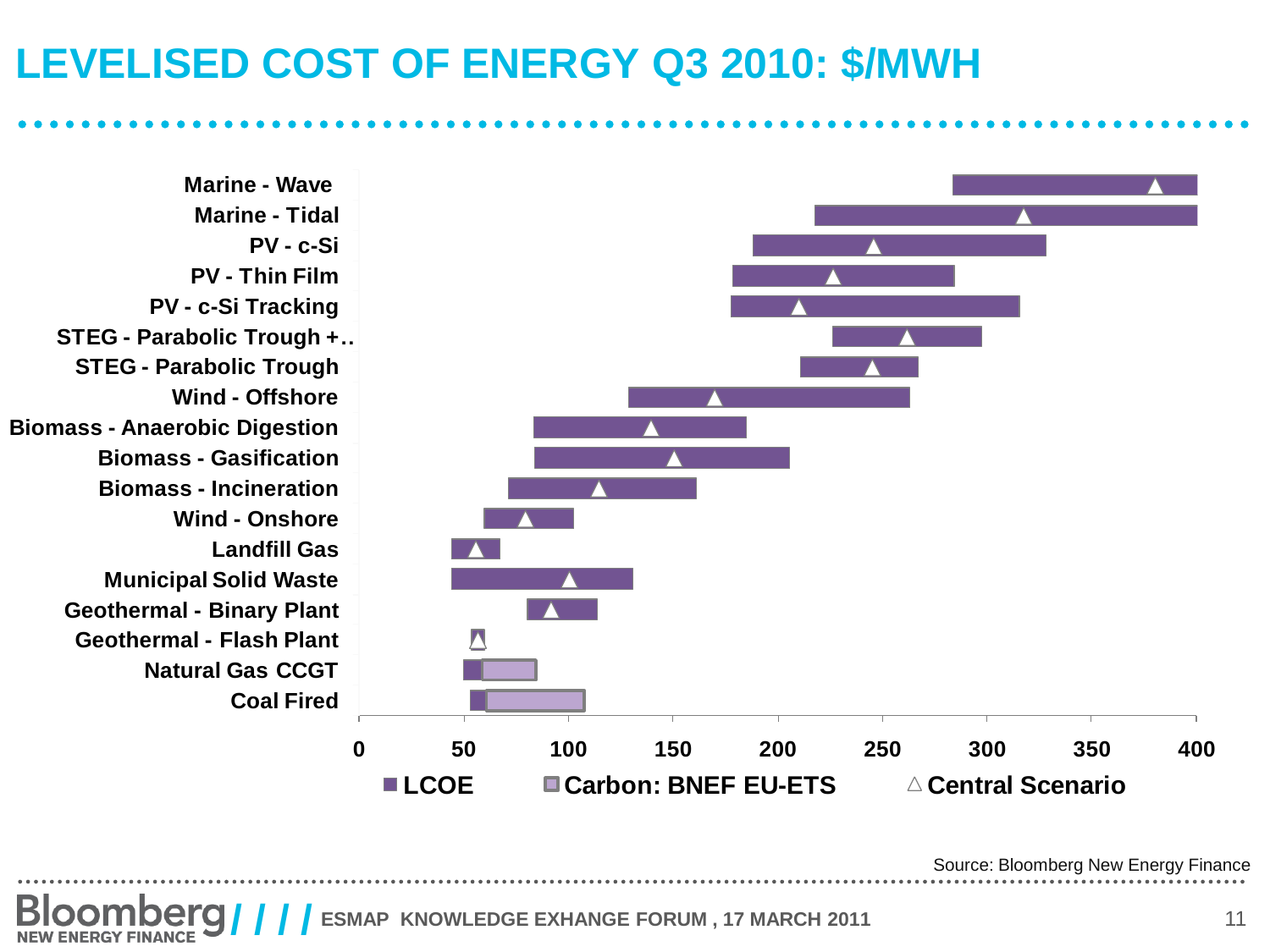## **LCOE CHANGE 2008-2010: \$/MWH**

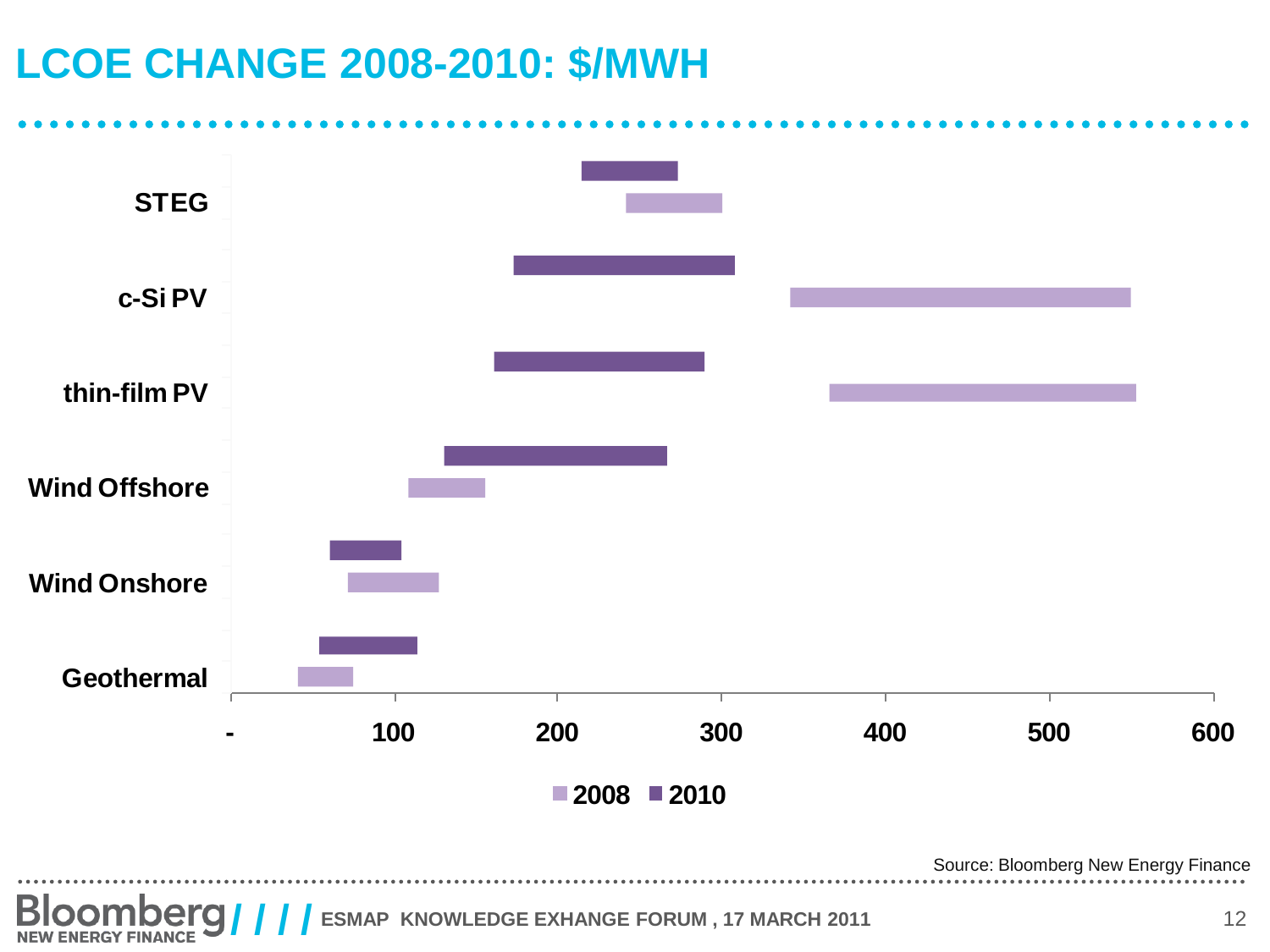## **PROJECTED PV COSTS, UTILITY SCALE PROJECTS**

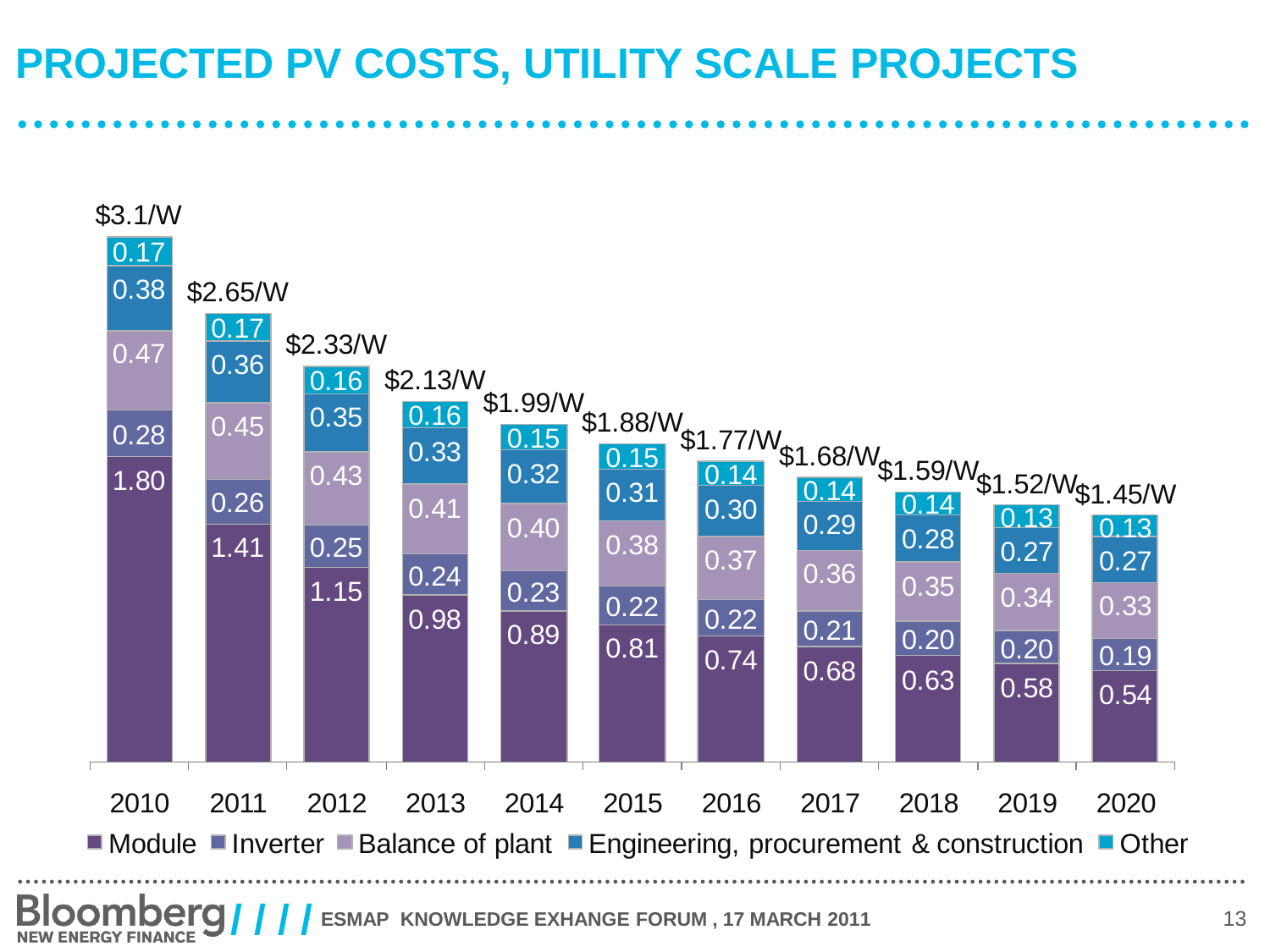## **IRR DEPENDING ON THE REAL PRICE OF OIL IN 2030 WITH INITIAL PV CAPITAL COST OF \$3.14/W**

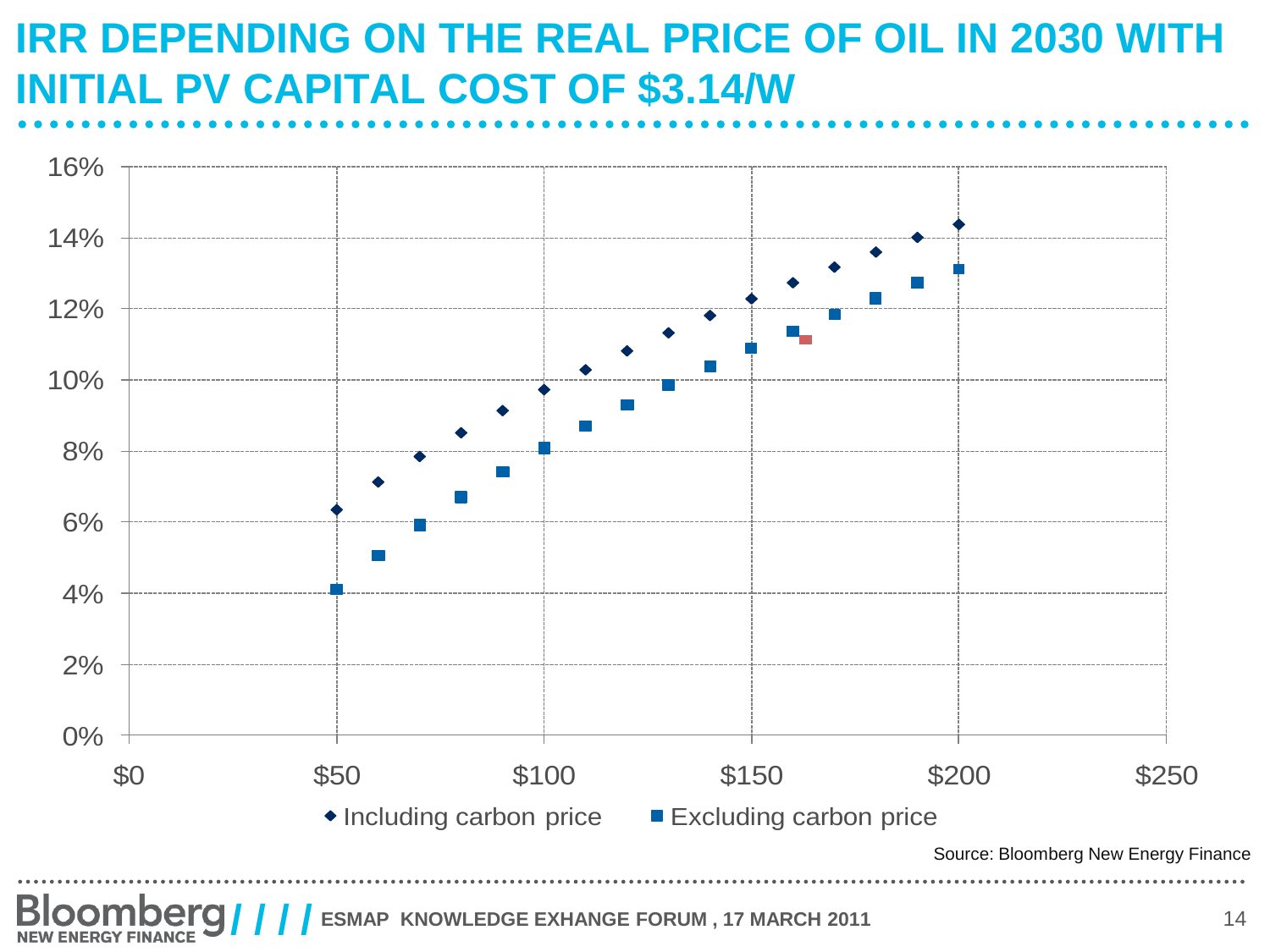## **AGENDA**



## **Final thoughts on policy**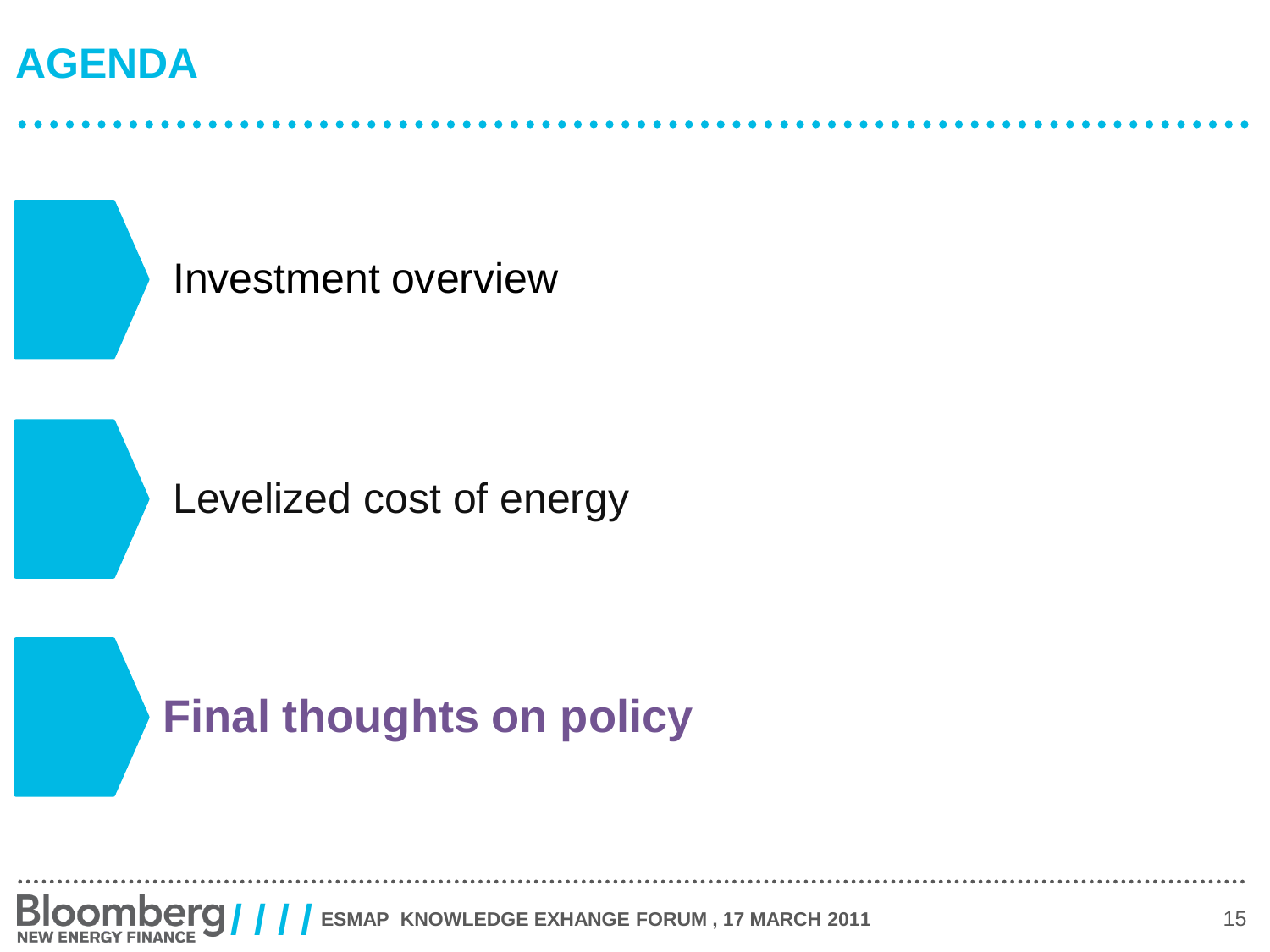## **DOMESTIC CONTENT RULES: VIRTUOUS COMPETITION OR PERNICIOUS IMPOSITION ON FREE TRADE?**

- With international climate talks generally stalled, individual countries are acting to put in place feed-in-tariffs, national targets, and other policies.
- •"Virtuous competition" but economic development is a major political driver.
- The upshot: explicit or implicit domestic content policies in China, Brazil, India, Ontario, and the US.
- Conflicts growing. Recent headlines:
	- US Senator vents at stimulus pay outs to foreign-owned wind firms
	- *US Files WTO Complaint Against China Over Wind-Power Aid*
	- *China Says Obama Seeking `Votes' With Clean Energy Case*
	- *Japan Files WTO Case on Canada's Renewable Energy Subsidy*
	- *UNICA Calls for WTO Action Against the US on Ethanol Tariff*
	- *GE Asks Court to Rule Mitsubishi Violates Two Patents*
- Conflicts unlikely to abate anytime soon.